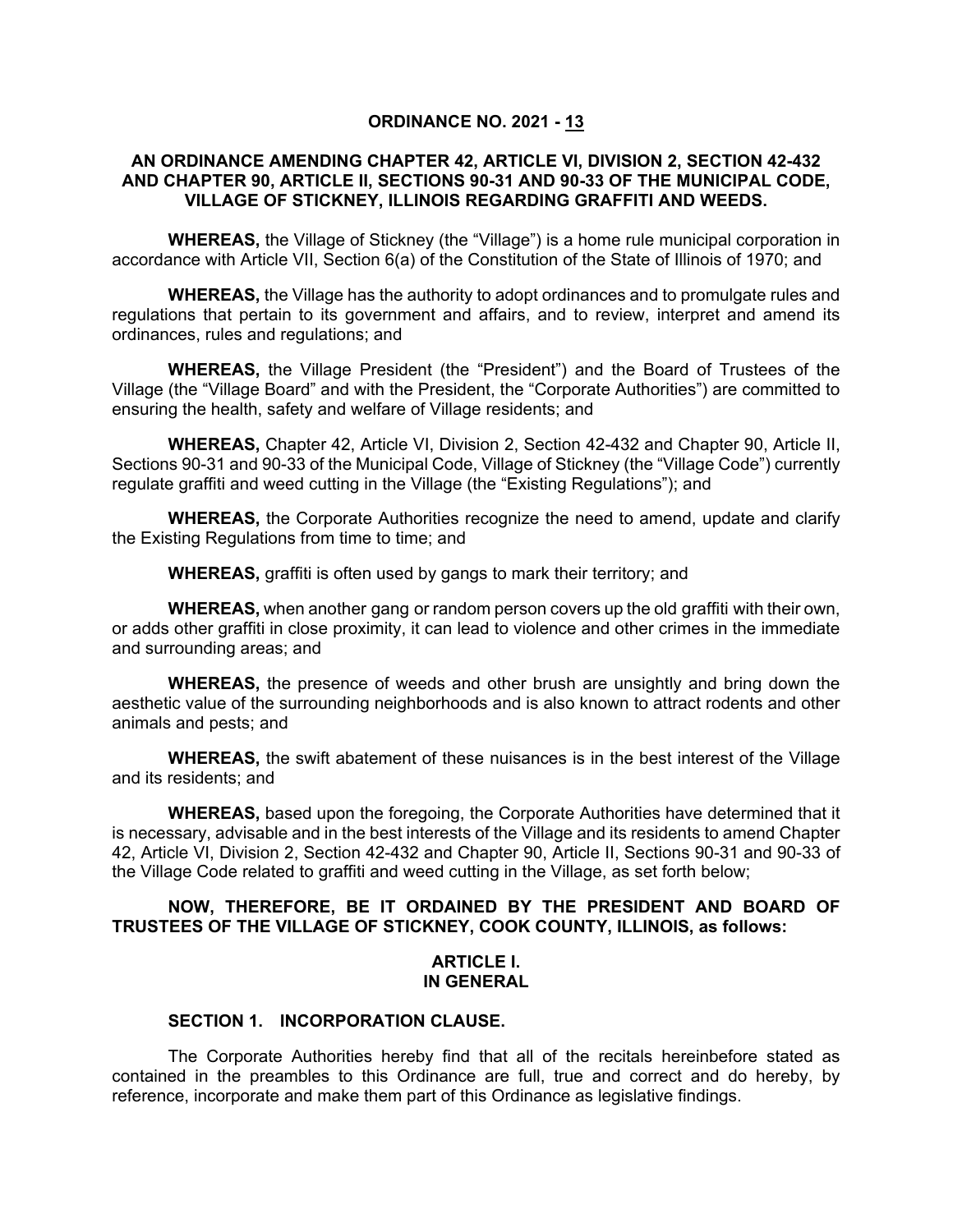## **SECTION 2. PURPOSE.**

The purpose of this Ordinance is to amend Chapter 42, Article VI, Division 2, Section 42- 432 and Chapter 90, Article II, Sections 90-31 and 90-33 of the Village Code related to graffiti and weed cutting in the Village and to authorize the President or his designee to take all action necessary to carry out the intent of this Ordinance.

## **ARTICLE II.**

# **AMENDMENT OF CHAPTER 42, ARTICLE VI, DIVISION 2, SECTION 42-432 AND CHAPTER 90, ARTICLE II, SECTIONS 90-31 AND 90-33 OF THE MUNICIPAL CODE, VILLAGE OF STICKNEY, ILLINOIS**

## **SECTION 3.0. AMENDMENT OF CHAPTER 42, ARTICLE VI, DIVISION 2, SECTION 42-432.**

That the Village Code is hereby amended, notwithstanding any provision, ordinance, resolution or Village Code section to the contrary, by amending Chapter 42, Article VI, Division 2, Section 42-432 as follows:

#### **Sec. 42-432. – Notice to Remove.**

Upon notification by the village supervisor, health officer, police or fire inspector, the owner of property upon which graffiti has been illegally placed shall remove the graffiti within 15 five (5) days of the date of notice. Failure to remove the graffiti within the specified time shall cause the summary abatement of this nuisance as prescribed in section 42-405, and costs shall be assessed to the owner. The penalty upon conviction for the offense of failure to remove graffiti shall be a fine of not less than \$100.00 nor more than \$1,000.00\$750.00 for each offense. Each day such failure shall continue shall be considered a separate offense, and fines shall be assessed accordingly.

## **SECTION 3.1. AMENDMENT OF CHAPTER 90, ARTICLE II, SECTION 90-31.**

That the Village Code is hereby amended, notwithstanding any provision, ordinance, resolution or Village Code section to the contrary, by amending Chapter 90, Article IV, Section 90-31 as follows:

#### **Sec. 90-31. - Generally.**

- (a) Any weeds such as jimpson, burdock, ragweed, thistle, cockleburr, or other weeds of a like kind, found growing in any lot or tract of land in the village are hereby declared to be a nuisance, and it shall be unlawful to permit any such weeds to grow or remain in such place.
- (b) It shall be unlawful for anyone to permit weeds or other underbrush to grow to a height of six (6) inches or more; and any person who owns or controls any premises who suffers or permits the growth of weeds or underbrush to greater than six (6) inches shall cut or cause the same to be cut within ten five (5) days after being notified to do so by the chief of police or other representative of the village. If such person shall fail to cut such weeds or underbrush to the curbline of his premises and including any parkway area adjoining such premises within the time specified in this subsection, such weeds will be cut by the village and full cost thereof assessed against such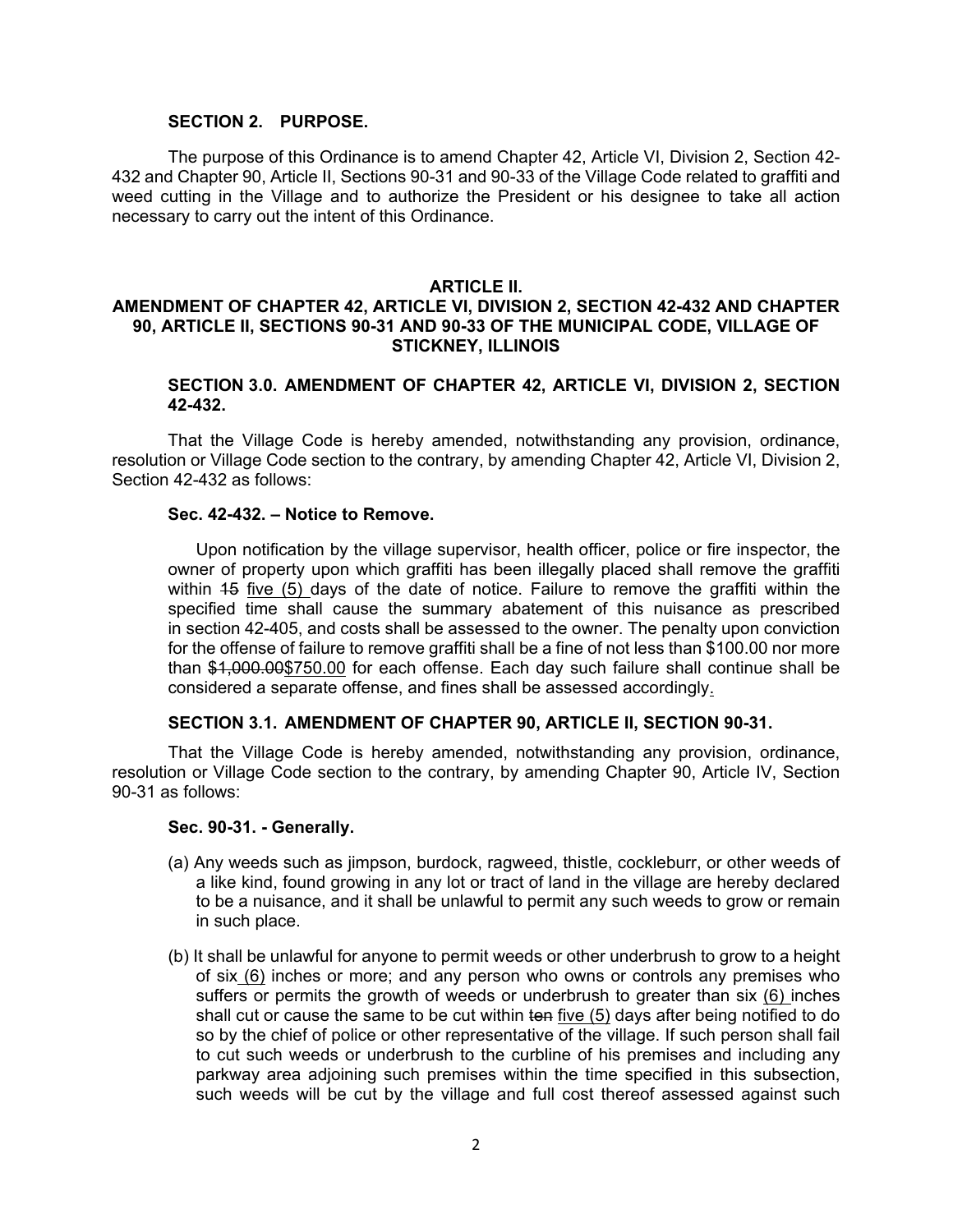person. If such cost is not paid after notice thereof has been given by the village, a lien therefor will be placed against the premises in accordance with the applicable provisions of the Illinois Municipal Code.

(c) It shall be a nuisance and unlawful to plant or permit the growth of the bush of the species of tall, common or European barberry, further known as Barberis Vulgaris, or its horticultural varieties within the village.

## **SECTION 3.2. AMENDMENT OF CHAPTER 90, ARTICLE II, SECTION 90-33.**

That the Village Code is hereby amended, notwithstanding any provision, ordinance, resolution or Village Code section to the contrary, by amending Chapter 90, Article II, Section 90- 33 as follows

## **Sec. 90-33. – Violations.**

Any person violating any provision of this article shall be guilty of an offense. A separate offense shall be deemed committed on each day during or on which such nuisance continues unabated after ten five (5) days from receipt of notice. Any unpaid

# **SECTION 3.3. OTHER ACTIONS AUTHORIZED.**

The officers, employees and/or agents of the Village shall take all action necessary or reasonably required to carry out, give effect to and consummate the amendments contemplated by this Ordinance, and shall take all action necessary in conformity therewith. The officers, employees and/or agents of the Village are specifically authorized and directed to draft and disseminate any and all necessary forms or notices to be utilized in connection with the intent of this Ordinance.

### **ARTICLE III. HEADINGS, SAVINGS CLAUSES, PUBLICATION, EFFECTIVE DATE**

## **SECTION 4. HEADINGS.**

The headings of the articles, sections, paragraphs and subparagraphs of this Ordinance are inserted solely for the convenience of reference and form no substantive part of this Ordinance nor should they be used in any interpretation or construction of any substantive provision of this Ordinance.

## **SECTION 5. SEVERABILITY.**

The provisions of this Ordinance are hereby declared to be severable and should any provision of this Ordinance be determined to be in conflict with any law, statute or regulation by a court of competent jurisdiction, said provision shall be excluded and deemed inoperative, unenforceable and as though not provided for herein and all other provisions shall remain unaffected, unimpaired, valid and in full force and effect.

## **SECTION 6. SUPERSEDER.**

All code provisions, ordinances, resolutions, rules and orders, or parts thereof, in conflict herewith are, to the extent of such conflict, hereby superseded.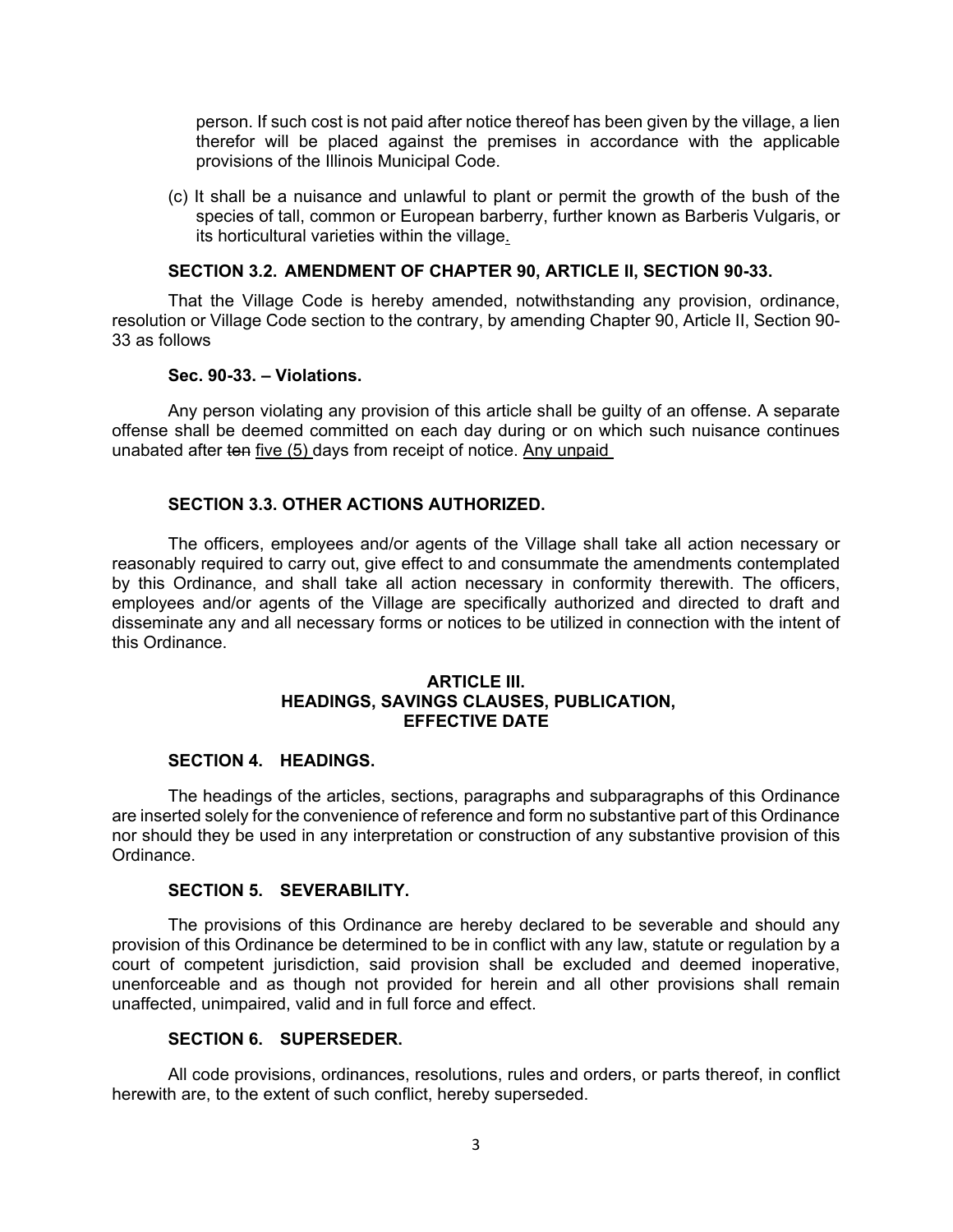# **SECTION 7. PUBLICATION.**

A full, true and complete copy of this Ordinance shall be published in pamphlet form or in a newspaper published and of general circulation within the Village as provided by the Illinois Municipal Code, as amended.

# **SECTION 8. EFFECTIVE DATE.**

This Ordinance shall be effective immediately upon its passage.

(REMAINDER OF THIS PAGE INTENTIONALLY LEFT BLANK)